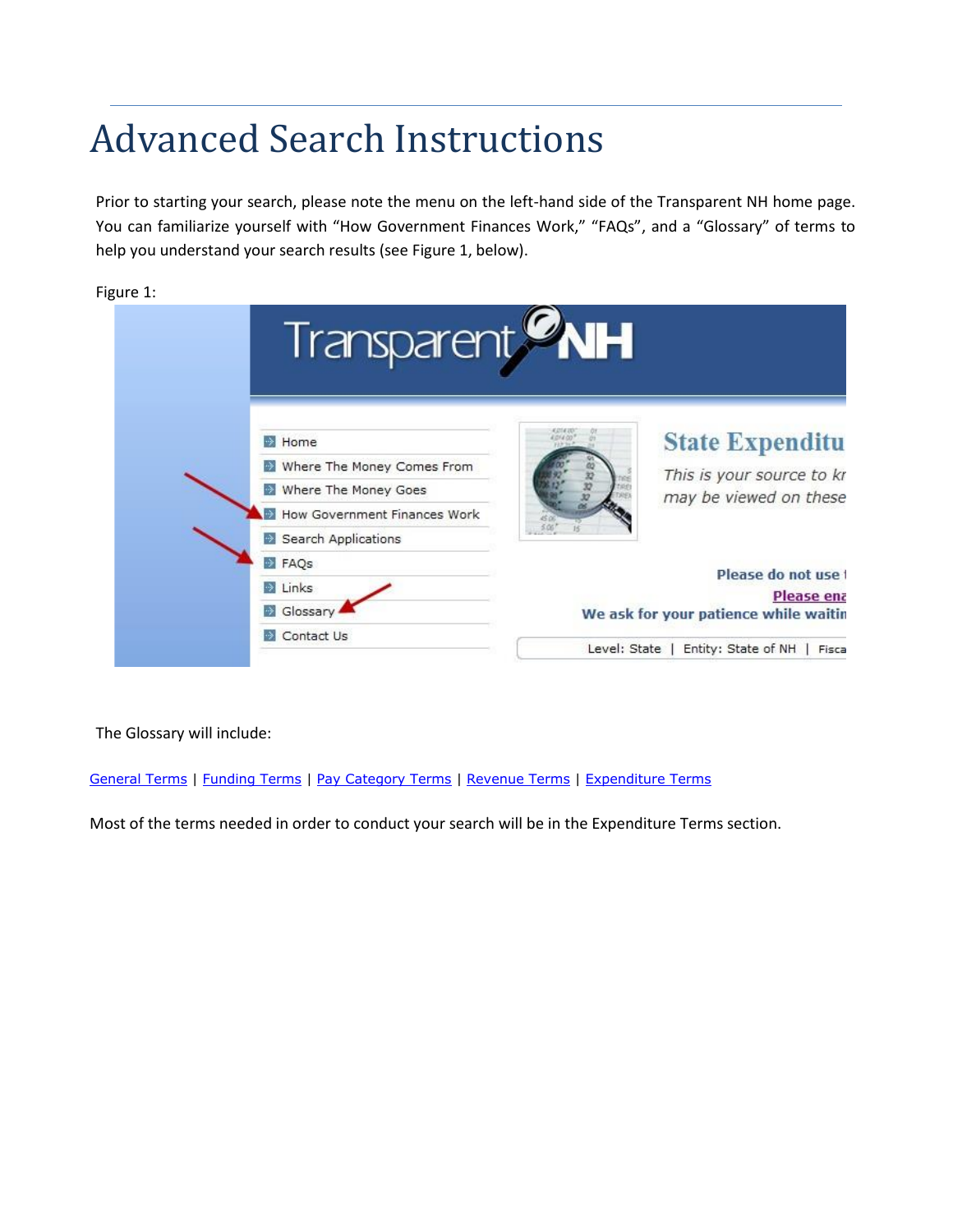# Getting Started:

To begin, you can either click on Download Fiscal Year Transactions to download all of the State's financial transactions as a .zip file, or you can browse for specific transactions by using the Advanced Search function (Figure 2 below).

| Figure 2:                                |                        |                                       |
|------------------------------------------|------------------------|---------------------------------------|
|                                          |                        | <b>Get Started</b>                    |
|                                          | Level: State           |                                       |
|                                          |                        | Entity: State of NH                   |
|                                          |                        | Type: Expense                         |
|                                          | Fiscal Year:           | $2021 (7/1/2020 - 10/31/2020)$ $\vee$ |
|                                          | <b>Advanced Search</b> | Start                                 |
| <b>Basic Search Instructions</b>         |                        |                                       |
| Advanced Search Instructions             |                        |                                       |
| <b>Expenditure Glossary Terms</b>        |                        |                                       |
| <b>Download Fiscal Year Transactions</b> |                        |                                       |

Under Advanced Search > Search Options there are three ways to conduct an Advanced Search (see Figure 3 below):

- You can select certain categories to search within *(Category Search)*
- You can search by State fiscal year (July 1 to June 30) and a keyword *(Keyword Search)*
- You can search by State fiscal year and vendor *(Vendor Search)*

Note: do not use your browser's back button. You can click the [+] signs next to Search Options or Search Parameters to expand those sections and change your selections. Or you can click "Start New Search" to delete your selections and start fresh.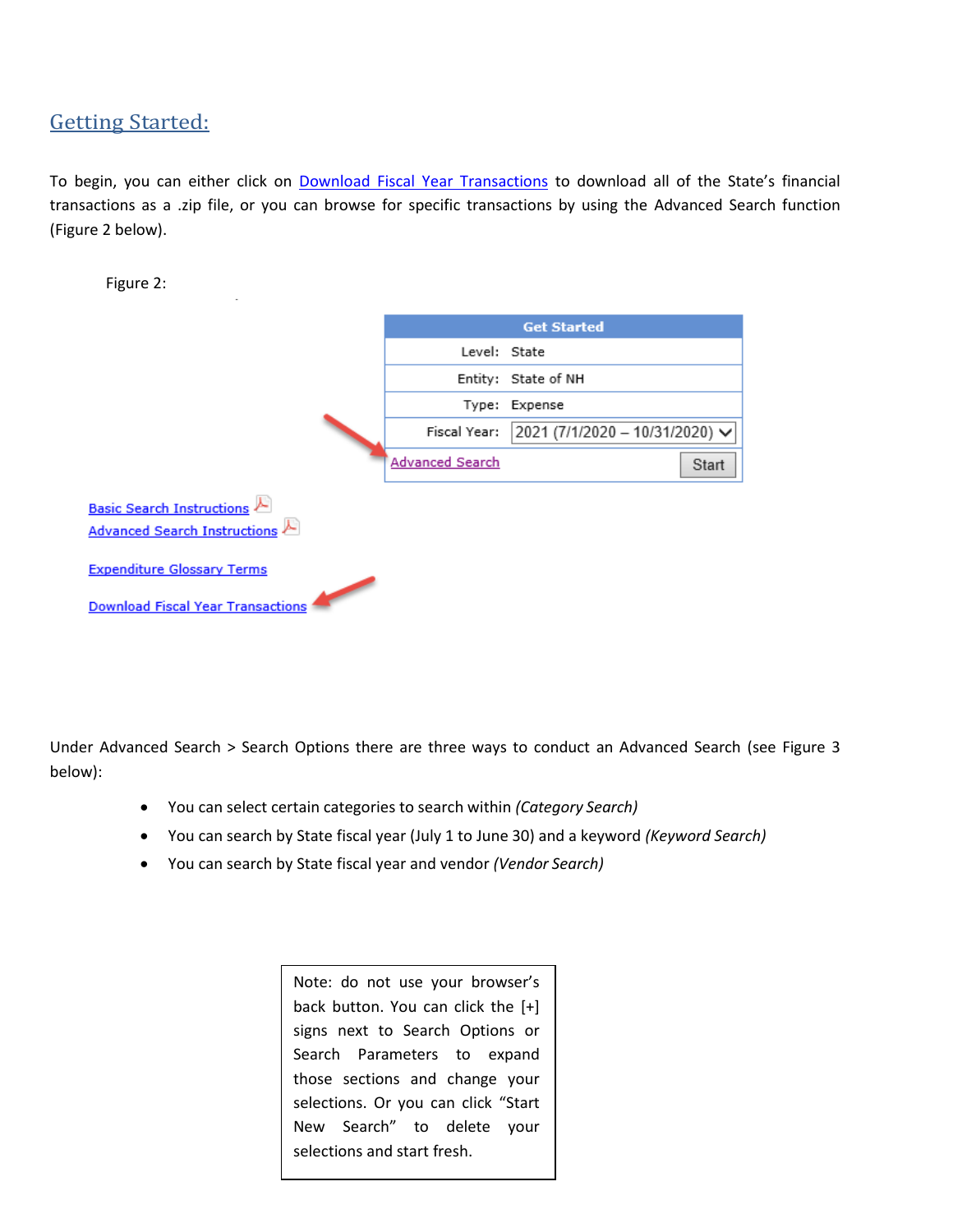Figure 3:

|                              | <b>Start New Search</b>                                         |            |  |  |  |
|------------------------------|-----------------------------------------------------------------|------------|--|--|--|
| Option 1:<br>Category Searc™ | □ Search Options<br>Select all categories you wish to search by |            |  |  |  |
|                              | $\sqrt{\frac{1}{1}}$ Fiscal Year                                | Account    |  |  |  |
| Option 2: Keyword            | Agency                                                          | Category o |  |  |  |
| Search                       | Expenditure Class                                               | Expense Ca |  |  |  |
|                              | Оr                                                              |            |  |  |  |
|                              | Fiscal Year and Keyword                                         |            |  |  |  |
| Option 3: Vendor             | Or                                                              |            |  |  |  |
| Search                       | <b>Fiscal Year and Vendor</b>                                   |            |  |  |  |
|                              | Continue                                                        |            |  |  |  |

# How to do a **Category** Search

Under the "Search Options" function you can select categories to narrow your search by clicking in the boxes and clicking the Continue button.

IMPORTANT! To avoid searching on overlapping search areas, you may want to limit the number of categories you select for your search. Werecommend:

You can choose one of the *areas of government* to narrow your search. There are four areas of government to choose from:

Accounting Unit Agency Department Category of Government

If you wish, you can choose one *type of expenditure* to narrow your search. There are three expenditure types to choose from:

Account Expenditure Class Expense Category

In addition, you can choose up to three of the following to narrow your search:

Dollar Amount Transaction Date Activity Project Description Company (source of funds, such as "General Fund," "Highway Fund," "Fish and Game Fund," etc.)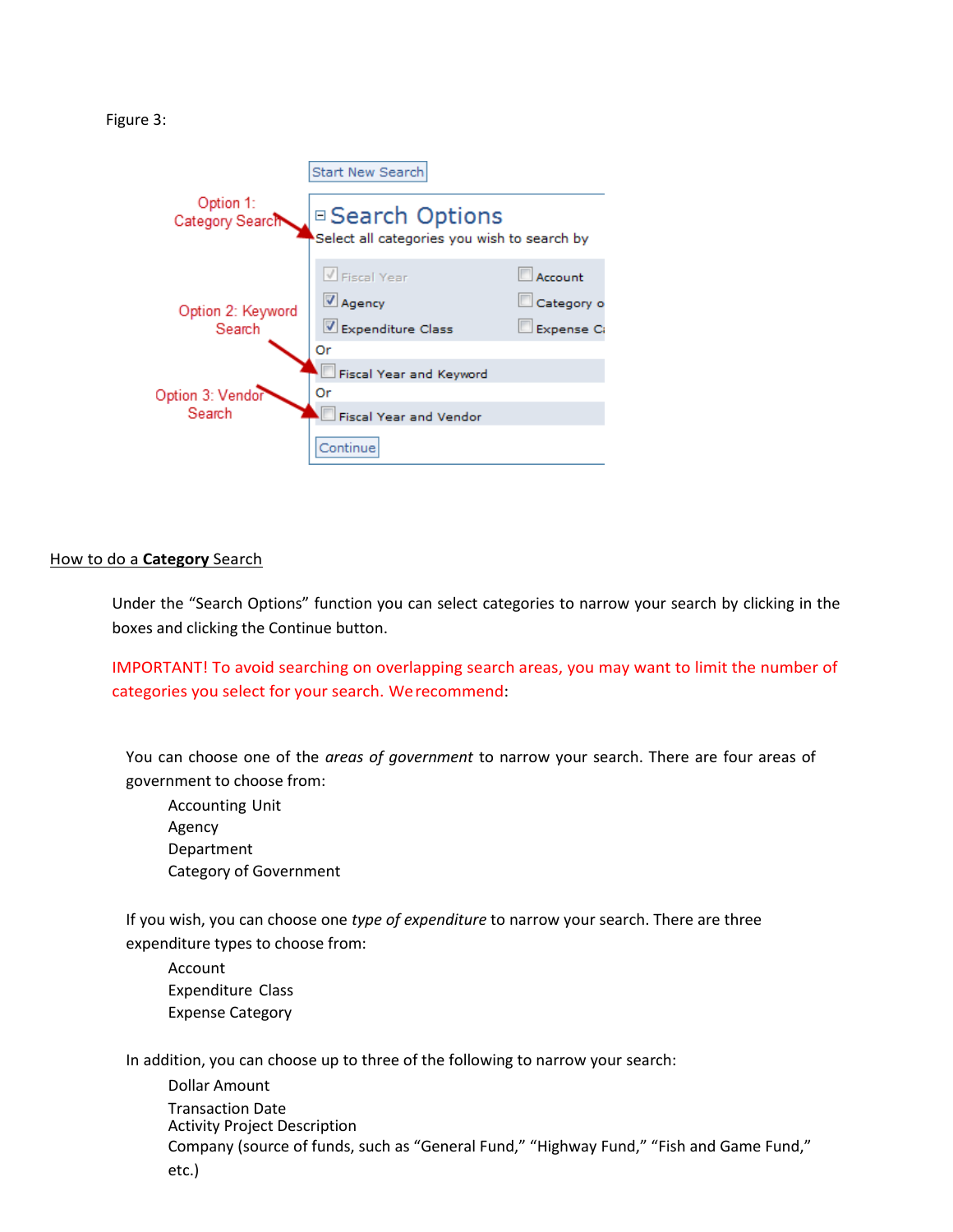Example 1: You can choose to search by Department (*area of government*), Account (*type of expenditure*), and Dollar Amount and Company.

Example 2: You can choose to search by Accounting Unit (*area of government*), Expenditure Class (*type of expenditure*), and Dollar Amount, Transaction Date, and Company.

Example 3: Perhaps you wish to find all of the transactions related to Technology-Hardware by the Department of Safety between July 1, 2019 and December 31, 2019. You would select "Department" "Expenditure Class" and "Transaction Date." Then you would see the following screen and click on Safety Dept Of and Technology-Hardware. Then you would put the dates under "Transaction Dates" in the format MONTH/DAY/YEAR as shown in Figure 4, below.

IMPORTANT! You must change the Fiscal Year dropdown menu to reflect the fiscal year for the transaction dates you are specifying. Fiscal years go from July of the previous year to June of that year (e.g., State fiscal year 2020 goes from July 1, 2019 to June 30, 2020).

In the below example Figure 4 Fiscal Year, Department, Expenditure Class, and Transaction Date were selected as the search criteria.

Figure 4:



Highlight the Expenditure Class (in this example Technology Hardware) and click Get Transactions. Your search results will be listed as shown in Figure 5 below.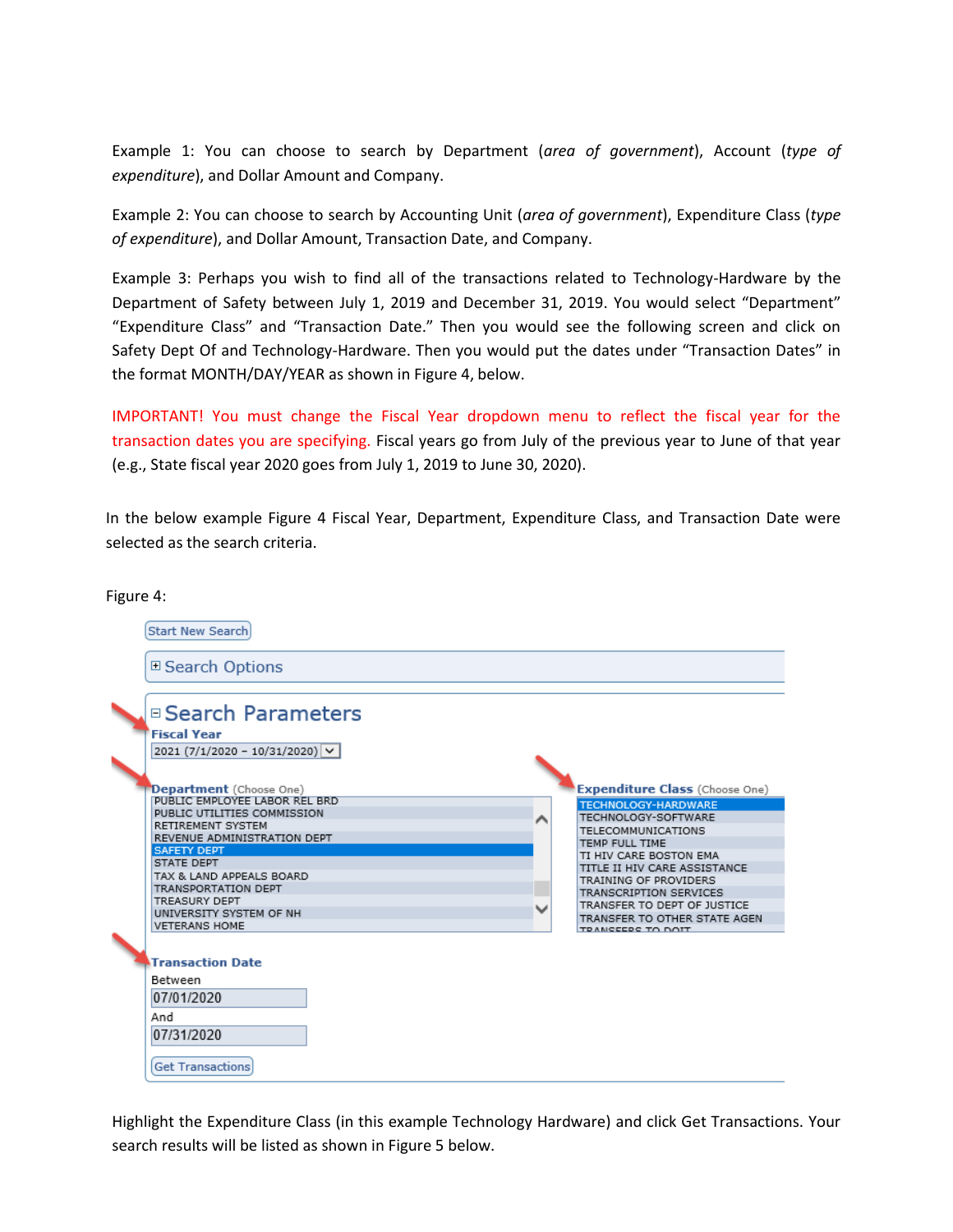## Figure 5:

| <b>Advanced Search Results</b> |                         |                       |        |
|--------------------------------|-------------------------|-----------------------|--------|
| Account                        | <b>Transaction Date</b> | <b>Transaction ID</b> | Amount |
| Pc Desktop Hardware - New      | 07/29/2020              | 4696635               | 259,00 |

Important: The results shown on the webpage show minimal detail. To get a more detailed search result you must click on the "Export Data" icon. The data will be exported into an Excel file, which you can then open and/or save. It will include additional fields including name of the accounting unit, expenditure class, account name, transaction date, and dollar amount (as shown in Figure 6, below).

Figure 6:

| AccountingUnitCode AccountingUnit | ExpenditureClassCode ExpenditureClass |                        | AccountCode Account |                                  |            | Transaction ID TransactionSource TransactionDate VendorName Amount |                              |     |
|-----------------------------------|---------------------------------------|------------------------|---------------------|----------------------------------|------------|--------------------------------------------------------------------|------------------------------|-----|
| 12320000 DECLARED DISASTERS PA +  |                                       | 37 TECHNOLOGY-HARDWARE |                     | 500173 Pc Desktop Hardware - New | 4696635 AP |                                                                    | 7/29/2020 0:00 Red River LLC | 259 |

# How to do a **Keyword** Search

If you were doing a Category or Vendor search before, first click "Start New Search" to clear your selections. Then click the box next to "Fiscal Year and Keyword" and click "Continue."



| Start New Search                                                |                         |                  |
|-----------------------------------------------------------------|-------------------------|------------------|
| □ Search Options<br>Select all categories you wish to search by |                         |                  |
| V Fiscal Year                                                   | <b>V</b> Account        | Accounting Unit  |
| Agency                                                          | Category of Govt        | Company          |
| <b>Expenditure Class</b>                                        | <b>Expense Category</b> | Transaction Date |
| Or                                                              |                         |                  |
| Fiscal Year and Keyword                                         |                         |                  |
| Or                                                              |                         |                  |
| <b>Fiscal Year and Vendor</b>                                   |                         |                  |
| Continue                                                        |                         |                  |

Under Search Parameters select the Fiscal Year you wish to search in the drop-down menu and enter your search terms in the Keyword box (as shown in Figure 7 below). Your keyword must exactly match the word or phrase in the State's accounting system. For example, you will get two different search results if you enter similar terms. "Child welfare" will NOT return the same search results as "children welfare".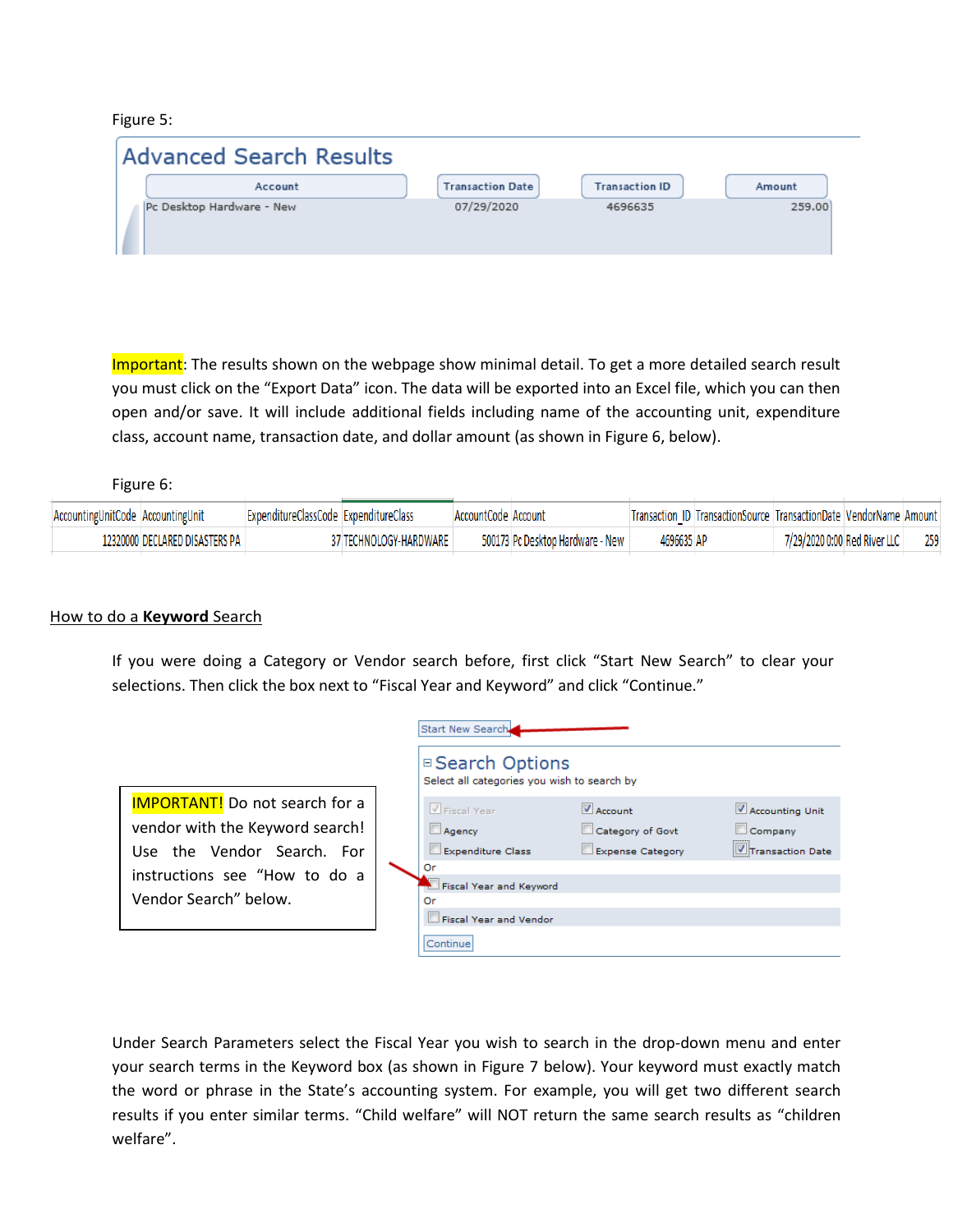Figure 7:

Start New Search

**□ Search Options** 

| □ Search Parameters                 |
|-------------------------------------|
| <b>Fiscal Year</b>                  |
| 2021 (7/1/2020 - 10/31/2020) $\vee$ |
|                                     |
| <b>Keyword</b>                      |
| child welfare                       |

Do not use quotes, asterisks, and, or, or other Boolean search terms.

A Keyword search for child welfare will return all transactions for the accounting unit called CHILD WELFARE SERVICE IV-B, as shown in Figure 8, below.

Figure 8:



There may be other State expenditures related to the welfare of children, but those WILL NOT appear in the search results because they do not have the exact search term child welfare in any part of the transaction in the State's accounting system.

Important: The results shown on the webpage show minimal detail. To get a more detailed search result you must click on the "Export Data" icon. The data will be exported into an Excel file, which you can then open and/or save. It will include additional fields including name of the accounting unit, expenditure class, account name, transaction date, and dollar amount (as shown in Figure 9, below).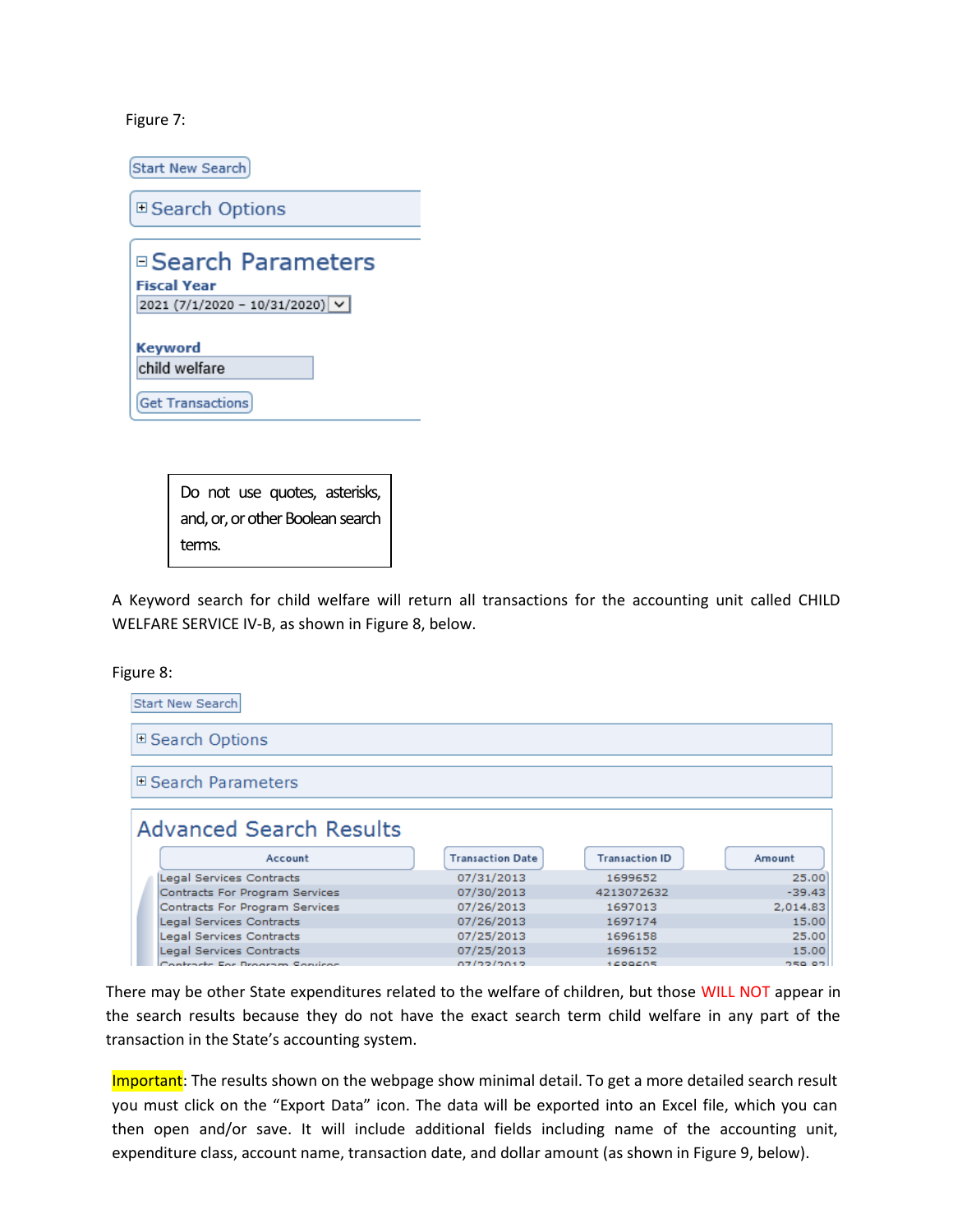#### Figure 9:

|       | к                                                             | M                | N | $\Omega$                             |            | O | к                                                |                                    |            |
|-------|---------------------------------------------------------------|------------------|---|--------------------------------------|------------|---|--------------------------------------------------|------------------------------------|------------|
| ivity | Accountin AccountingUni Expenditu Expenditu AccountCo Account |                  |   |                                      |            |   | Transactic Transactic TransactionDate VendorName |                                    | Amount     |
|       | LD PRC 29670000 CHILD WELFARI                                 | 102 CONTRAC      |   | 500732 Legal Services Co             | 1699652 AP |   |                                                  | 7/31/2013 0:00 Secretary Of State  | 25         |
|       | LD PRC 29670000 CHILD WELFARI                                 | 102 CONTRAC      |   | 500731 Contracts For Pro             | 1698831 AP |   |                                                  | 7/30/2013 0:00 Bridges Pymt Btch M | 5328.2     |
|       | LD PRC 29670000 CHILD WELFARI                                 | 102 CONTRAC      |   | 500731 Contracts For Pro             | 1698868 AP |   |                                                  | 7/30/2013 0:00 Bridges Pymt Btch M | 3395.7     |
|       | LD PRC 29670000 CHILD WELFARI                                 | 102 CONTRAC      |   | 500731 Contracts For Pro 4.21E+09 CB |            |   |                                                  | 7/30/2013 0:00 NOT APPLICABLE      | $-39.43$   |
|       | LD PRC 29670000 CHILD WELFARI                                 | 102 CONTRAC      |   | 500731 Contracts For Pro             | 1697013 AP |   |                                                  | 7/26/2013 0:00 Bridges Pymt Btch M | 2014.83    |
|       | LD DDC 30670000 CUILD WELFARE                                 | 103 $C$ ONITRACI |   | E00723 Logal Contigos Cr. 1507174 AD |            |   |                                                  | Z/36/3013.0:00 Secretary Of State  | <b>ALC</b> |

#### How to do a **Vendor** Search

If you were doing a Category or Keyword search before, first click "Start New Search" to clear all of your selections. Then click the box next to "Fiscal Year and Vendor" and click "Continue" as shown in Figure 10, below.

#### Figure 10:

| <b>Start New Search</b>                                         |                                                        |
|-----------------------------------------------------------------|--------------------------------------------------------|
| □ Search Options<br>Select all categories you wish to search by |                                                        |
| V Fiscal Year<br>Agency<br><b>Expenditure Class</b>             | Account<br>Category of Govt<br><b>Expense Category</b> |
| Or<br>Fiscal Year and Keyword<br>Or<br>Fiscal Year and Vendor   |                                                        |
| Continue                                                        |                                                        |

Select the letter of the vendor or vendors you wish to search for start with. You can select up to 10 vendors within a single letter. Important – if you click on a vendor within a letter and then click on a different letter, your selections in the previous letter will be lost. You can only search within one letter at a time.

Some vendors may have two or more entries which are slightly different. To find all of the expenditures to that vendor you would click on both entries. Then click "Get Transactions."

Your results will appear as shown in Figure 11 below.